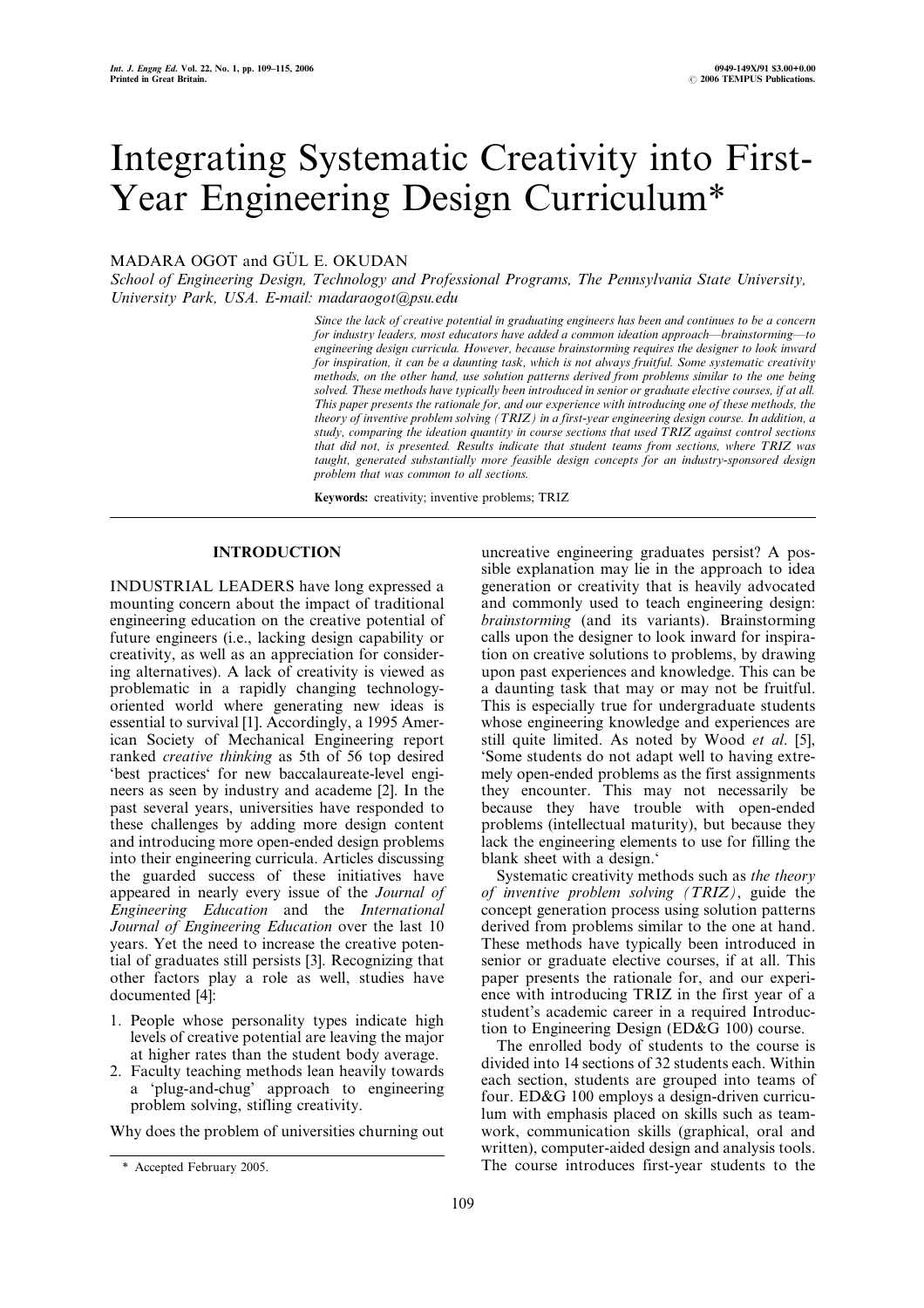engineering approach to problem solving with strong references to basic science and mathematics skills, as well as testing and evaluation of design ideas by building models or working prototypes.

Although anecdotal evidence exists stating that TRIZ helps students to be more creative during engineering design, no formal studies have been done. This work, therefore, contributes to the literature by conducting a formal ideation assessment of two cohorts of students in the same course (different sections) working on the same design problem over a six-week period. One set of students is exposed to TRIZ and the other is not.

## CREATIVE POTENTIAL AND CREATIVITY PROCESS

What is a person's creative potential? Can it be increased (i.e., can a person learn to become more creative)? First, creativity can be described as a multifaceted ability found in various amounts in everyone [6]. Herman [7] argued that 'each person's experience of [creativity] is so unique and individual that no one can formulate a definition that fits everyone. As a result, Klukken *et al.* [1] suggest that efforts should be spent on identifying and developing an individual's creative potential. Carlos Santamarina, who has written about and studied the teaching of creativity, states that `There are skills that can be learned . . . every student can be creative, better at problem solving and invention if they are aware of their own creativity and how to improve it.' [3].

A personality instrument that has been used to loosely measure an individual's creative potential is the Herman Brain Dominance Instrument (HBDI). The scores and profiles from using the instrument reveal four different ways of thinking and `knowing' [8]:

- $\bullet$  A = analytical-logical-quantitative;
- 
- B = sequential-organized-detailed;<br>• C = interpersonal-sensory-kinesthetic;
- $\bullet$  D = innovative-holistic-conceptual thinking.

A longitudinal study, at the University of Toledo conducted on first-year engineers from 1990– 1993, revealed a decrease in the extent of B thinking (corresponding to plug-and-chug problem solving) and a corresponding increase in D thinking (creative) from tests conducted before and after the students went through a newly introduced first-year creative problem solving course. The change may have been due to the very plastic nature of the brain that undergoes change with each use, and can therefore result in thinking preferences changes. Preferred thinking modes require less energy in the brain and are usually more enjoyable. Students who enjoyed the design experience in the first-year course may have therefore shifted their thinking preferences to D [4]. This and other studies, such as Wilde's [9], suggest that an increased level of creative

activity in the engineering curriculum may indeed change the way a person thinks, thereby increasing their creative potential.

Creativity in engineering design is mostly predicated on [1, 10]:

- 1. desire and fulfillment;
- 2. knowledge of objects and principles possessed or available (knowing how to obtain the needed knowledge and how to use it) that includes tacit knowledge gained in experiences, heuristics, and instinct (`gut' feeling);
- 3. openness (i.e., a willingness to accept criticisms and ideas from others);
- 4. knowledge of process, especially design and problem solving processes.

While (1) and (3) are personality traits, (2) and (4) must be learnt, and are typically inadequately developed in students. Traditional idea generation methods, such as brainstorming that rely heavily on (2), when used as the main vehicle to creativity, therefore, often fall short.

The Helmholtz-Poincaré-Getzels model of creativity (initiated in the 19th C by German physicist and physiologist Herman Helmholtz, and later modified by French mathematician Henri Poincaré, and further developed in the 1960s by American psychologist Jacob Getzels) consists of five stages [10, 11]:

- first insight—understanding and formulation of problem;
- saturation—information gathering phase;
- incubation—the mind gets frustrated or stuck and the problem is put aside for a while;
- $\bullet$  illumination—the person gets an insight, flash of recognition of the solution during mental down times, for example when showering, eating or jogging: they stumble upon the answer unexpectedly and, therefore, this stage involves an element of luck;
- validation—analytical process to verify solution and put in form others can use. Stages (c) incubation and (d) illumination present the greatest challenge to the novice designer.

The traditional approach to creativity (using methods such as brainstorming, C-sketch [12], morphological charts, SCAMPER [13], etc.) calls upon the designer to look inward for inspiration. TRIZ, on other hand, invites the designer to use a ready pool of knowledge for inspiration. It does not discount the use of the traditional approaches. On the contrary, TRIZ ensures that design teams use these traditional methods in a systematically directed manner by carrying out intelligent idea generation in areas where other people have solved a similar general design problem  $[14–16]$ .

## SYSTEMATIC CREATIVITY WITH TRIZ

TRIZ is a systematic approach for generating innovative designs to seemingly intractable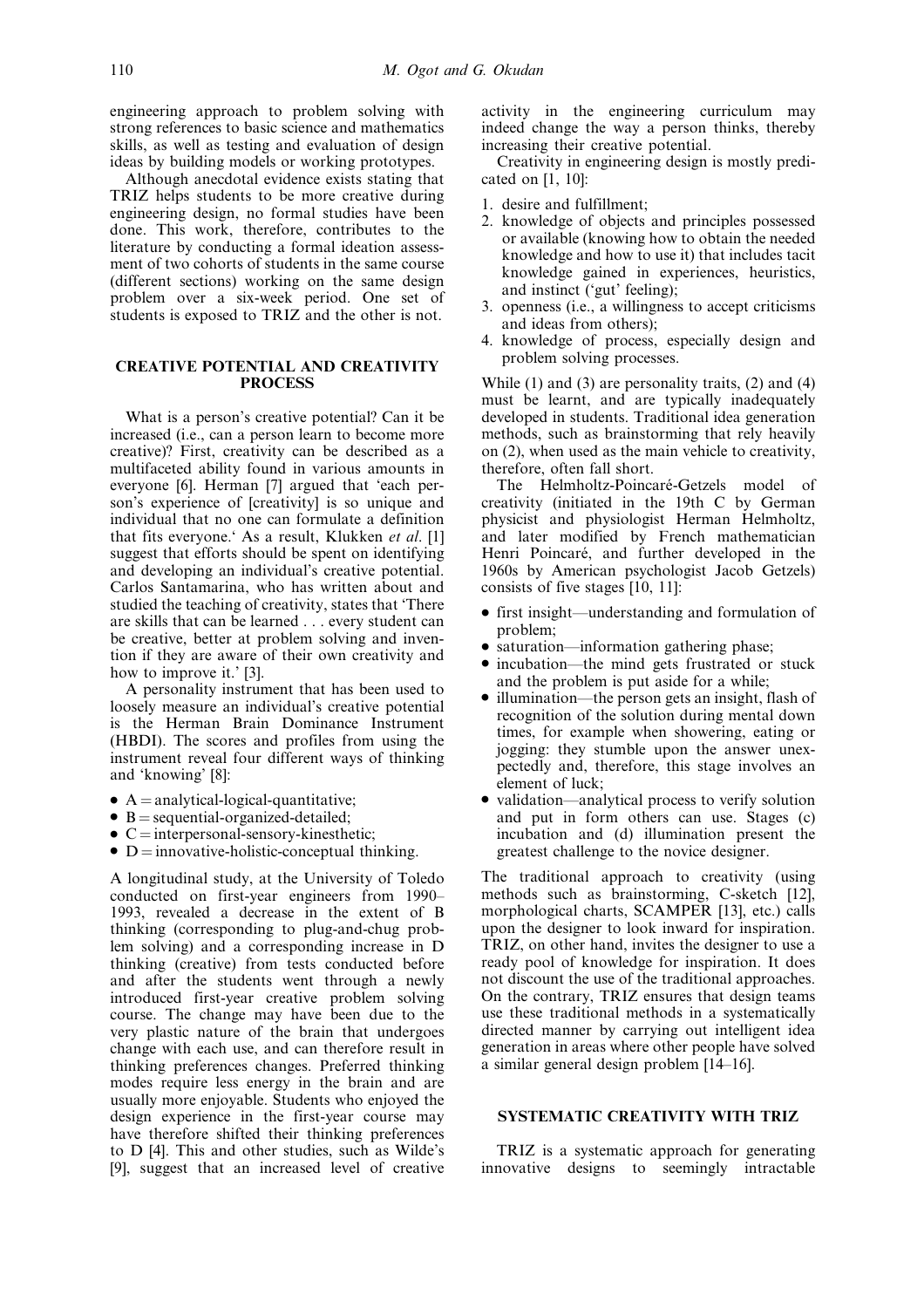problems [17]. It was first developed in Russia by Genrich Altshuller in the early sixties and seventies and has been used for many years in Europe and Asia. It is based on the analysis of thousands of patents. These original analyses articulated numerous solution patterns from diverse disciplines. The patterns and the tools are continually being updated by researchers worldwide (for example  $[18]$ ).

TRIZ has been recognized as a concept generation process that can develop clever solutions to problems by using the condensed knowledge of thousands of past inventors. It provides steps that allow design teams to avoid the `psychological inertia' that tends to draw them to common, comfortable solutions when better, non-traditional ones may exist. With reference to Fig. 1, a design team using TRIZ converts their specific design problem to a general TRIZ design problem. The latter is based on the analysis and classification of a very large number of problems in diverse engineering fields. The general TRIZ design problem points to corresponding general TRIZ design solutions from which the design team can derive solutions for their specific design problem. The power of TRIZ, therefore, is its inherent ability to bring solutions from diverse and seemingly unrelated fields to bear on a particular design problem, yielding breakthrough solutions.

Despite its strength and potential, several barriers exist, however, to the wider adoption of TRIZ in the engineering design curriculum. These include:

- . terminology and modeling methods unique to TRIZ and different from those found in engineering design [19];
- the method is absent from nearly all introductory and capstone engineering design textbooks;
- . most engineering design faculty are unfamiliar with the method.

Despite the large number of methods that constitute TRIZ, recent efforts at Penn State have focused on only one of the core TRIZ tools: technical contradictions and the 40 design principles. It is the easiest to grasp and can be applied



with limited engineering knowledge, making it ideal for use at the first-year level. A narrative was generated where a few unique TRIZ modeling methods and terminology are replaced by modified versions of those commonly used in engineering design. For example, the use of substance-field modeling (unique to TRIZ) is replaced by EMS models [20] that are based on black-box modeling already taught in engineering design courses. Students therefore do not need to learn radically new modeling methods. The initial results of these efforts have been incorporated into an introductory design text, Engineering Design: A Practical Guide [21] and introduced in two sections of ED&G 100 in the 2004 spring semester.

#### TECHNICAL CONTRADICTIONS AND THE 40 DESIGN PRINCIPLES

Characteristics of engineering systems can be described by a number of parameters that quantify or measure certain aspects of the design (metrics). Based on his analysis of patents, Althsuller developed a list of 39 such parameters (Table 1) [17]. He then reformulated the problems described by the patents in terms of these general parameters and noted their solutions. What began to emerge was that nearly all the solutions could be condensed into 40 general design principles. Next, Altshuller proposed that if most design solutions to thousands of design problems could be condensed to 40 design principles, the reverse should be true: for a current design problem, the 40 principles can be used to find a solution. These principles are summarized in Table 2.

Technical contradictions refer to the standard engineering trade-offs (i.e., changing one parameter to make an aspect of the system better makes another aspect of the system worse). Examples include:

- 1. Increasing the stiffness of an airplane's wings to reduce vibration during flight (good) increases the weight of the plane (bad).
- 2. Reducing the engine size in an automobile to decrease fuel consumption (good) decreases available horse-power (bad).
- 3. Adding more windows to a house to improve passive lighting (good) increases heat loss from the house during winter (bad).

The general parameters used to describe system metrics can be used to formulate the technical contradictions within a system. Elimination of the technical contradiction may yield the desired final design. How can one eliminate the technical contradiction easily? Do certain contradictions lend themselves to a particular solution irrespective of the actual problem at hand? These are the questions Althsuller set out to answer. In his patent analysis, Altshuller reformulated the problems in terms of the general Fig. 1. Generation of design solutions using TRIZ [13]. parameters listed in Table 1 and noted their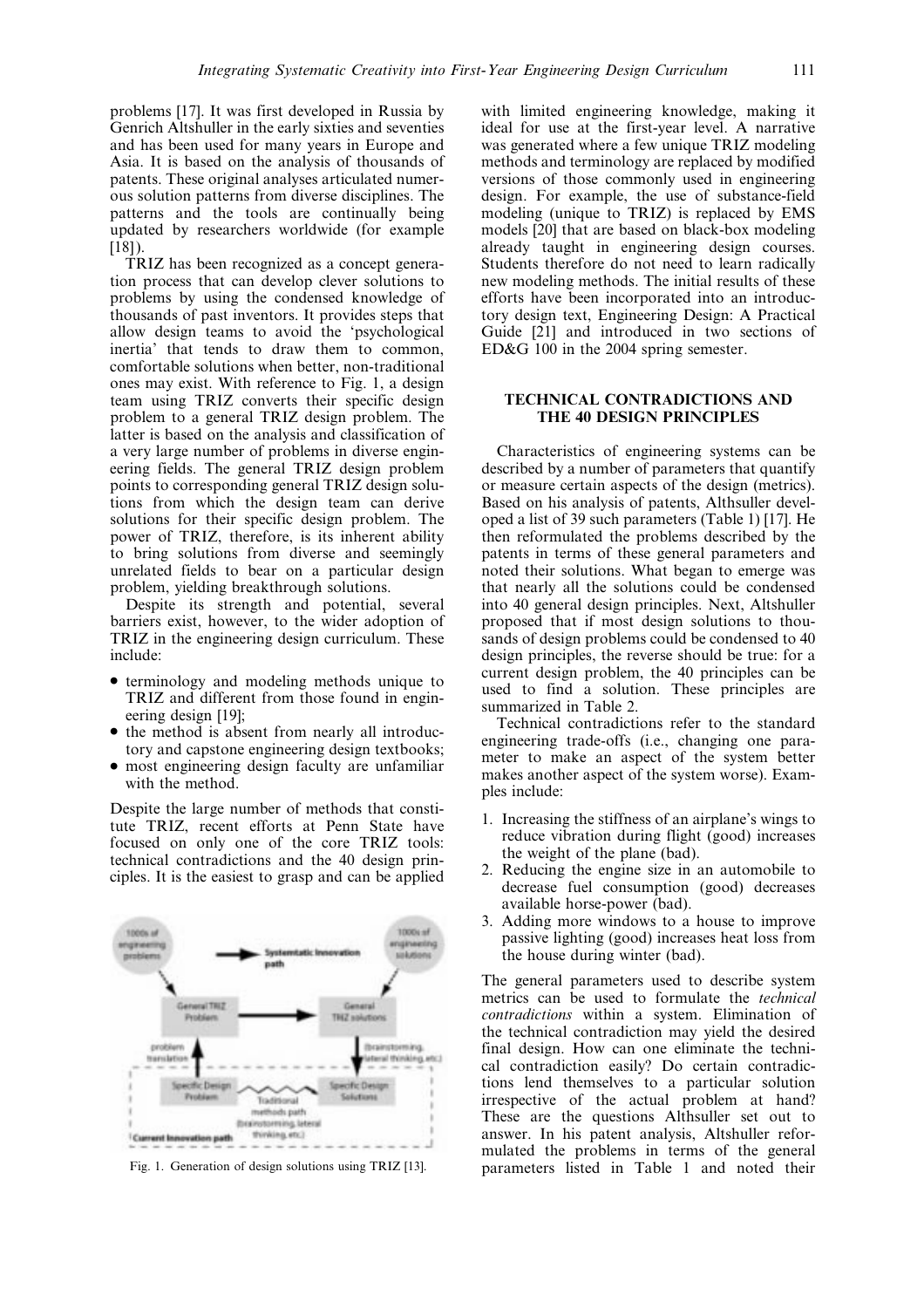Table 1. General parameters used to describe engineering systems.

|     | Weight of moving object                                |    | 21 Power                                        |
|-----|--------------------------------------------------------|----|-------------------------------------------------|
|     | 2 Weight of stationary object                          |    | 22 Energy loss                                  |
|     | 3 Length of moving object                              | 23 | Substance loss                                  |
|     | 4 Length of stationary object                          |    | 24 Information loss                             |
|     | 5 Area of moving object                                |    | 25 Waste of time                                |
|     | 6 Area of stationary object                            |    | 26 Quantity of a substance                      |
|     | 7 Volume of moving object                              |    | 27 Reliability                                  |
|     | 8 Volume of stationary object                          |    | 28 Accuracy of measurement                      |
|     | 9 Velocity                                             | 29 | Manufacturing precision                         |
|     | 10 Force                                               |    | 30 Harmful action affecting the design          |
|     | 11 Stress or pressure                                  | 31 | Harmful actions generated by the design project |
|     | 12 Shape                                               |    | 32 Manufacturability                            |
|     | 13 Stability of object's composition                   |    | 33 User friendliness                            |
|     | 14 Strength                                            |    | 34 Repairability                                |
|     | 15 Duration of action generalized by moving object     |    | 35 Flexibility                                  |
|     | 16 Duration of action generalized by stationary object | 36 | Complexity of design object                     |
| 17. | Temperature                                            | 37 | Difficulty                                      |
|     | 18 Brightness                                          | 38 | Level of automation                             |
|     | 19 Energy consumed by moving object                    |    | 39 Productivity                                 |

20 Energy consumed by stationary object

solutions. He soon realized certain technical contradictions were associated more frequently with particular design principles than others. He tabulated these observations to create the contradiction matrices.

The contradiction matrix lists the most probable design principles for the solution of a particular technical contradiction. A portion of the matrix is shown in Table 3. Note that the column headings represent the worsening general parameter in the contradiction and the row headings the improving one. The recommended design principles are listed at the intersection of a particular row and column. For example, if the technical contradiction was defined with parameter 2 (weight of a moving object) as the improving feature and parameter 10 (force) as the worsening feature, the contradiction matrix recommends design principles 8 (counterweight), 10 (preliminary action), 19 (periodic actions), and 35 (altering an object's aggregate state). Then, using the recommended design principles, the design team should use concept generation techniques (for example, brainstorming) to

come up with new concepts to address the design problem. Teams must remain disciplined and restrict themselves only to ideas that fall within the current design principle under consideration. In the event that a solution cannot be found from the recommended design principles (recall that these are simply the most probable), the design team should consider all forty design principles in the order of frequency of use as listed in [17].

## TEACHING TRIZ IN A FIRST-YEAR DESIGN COURSE AND ITS RESULTS

In the Spring 2004 semester, the authors introduced the developed materials as part of a preliminary module on systematic creativity using TRIZ in two sections (64 students) of ED&G 100 course. During the course, student teams worked on two design projects: redesign of an electric toothbrush, and redesign of the air regulation system of a fume hood. During the first project, students were introduced to traditional idea

Table 2. TRIZ 40 design principles

|    | Segmentation                    |    | 21 Rushing through                     |
|----|---------------------------------|----|----------------------------------------|
|    | Removal                         |    | 22 Turning harm into good              |
|    | Local quality                   | 23 | Feedback                               |
|    | Asymmetry                       | 24 | Go between                             |
|    | Joining                         |    | 25 Self-service                        |
|    | Universality                    |    | 26 Copying principle                   |
|    | Nesting                         |    | 27 Inexpensive short life              |
|    | 8 Counterweight                 |    | 28 Replacement of a mechanical pattern |
| 9  | Preliminary counteraction       |    | 29 Hydraulic or pneumatic solution     |
|    | 10 Preliminary action           |    | 30 Flexible or fine membranes          |
| 11 | Protection in advance           |    | 31 Use of porous materials             |
|    | 12 Equipotentiality             |    | 32 Use color                           |
| 13 | Opposite solution               |    | 33 Homogeneity                         |
| 14 | Spheroidality                   |    | 34 Discarding and regenerating parts   |
|    | 15 Dynamism                     |    | 35 Altering an objects aggregate state |
|    | 16 Partial or excessive action  |    | 36 Use of phase changes                |
| 17 | Moving to a new dimension       |    | 37 Application of thermal expansion    |
|    | 18 Use of mechanical vibrations |    | 38 Using strong oxidation agents       |
|    | 19 Periodic actions             |    | 39 Using an inert atmosphere           |
|    | 20 Uninterrupted useful action  | 40 | Using composite materials              |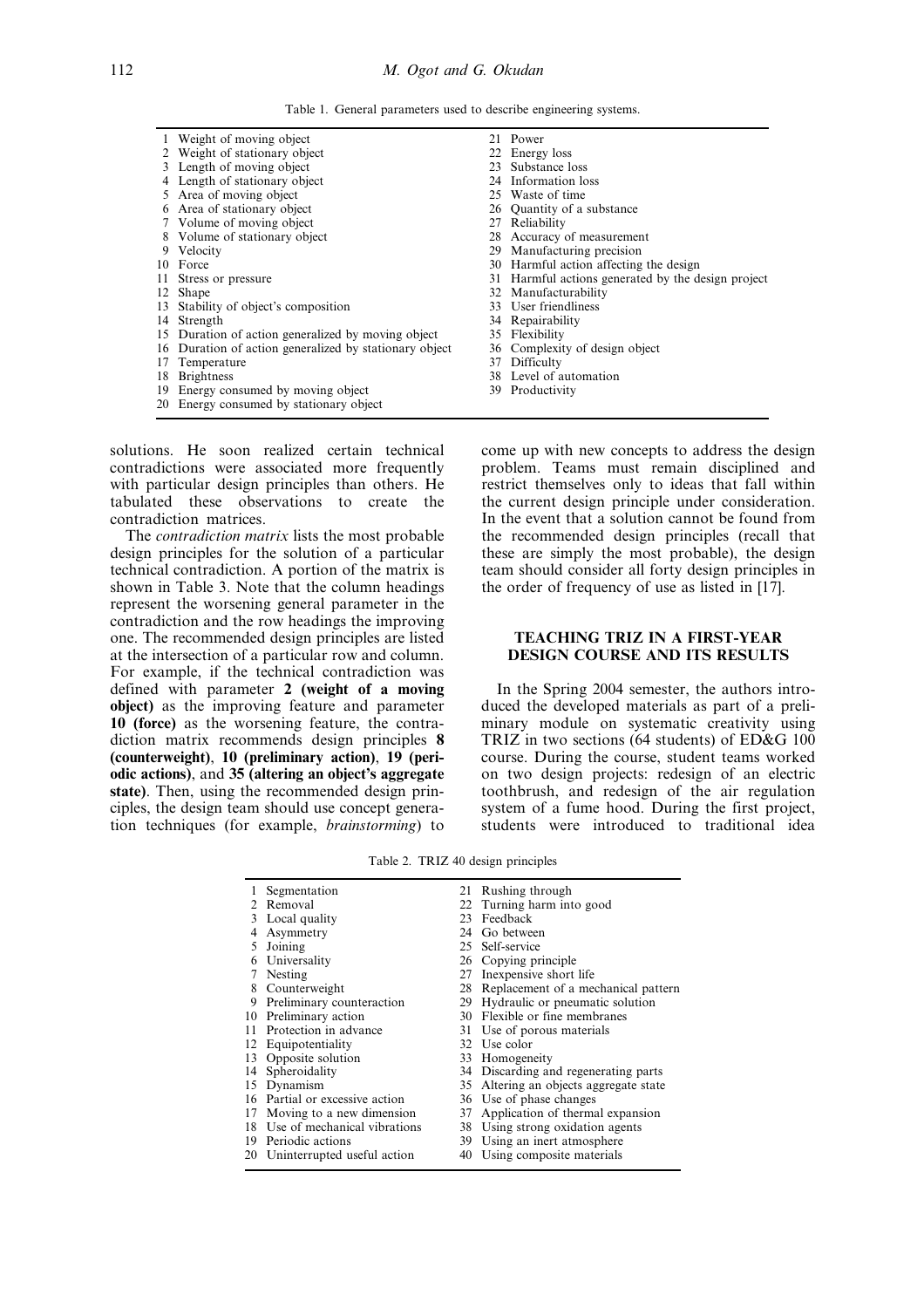Table 3. Contradiction matrix fragment: parameters  $1-2$  vs. parameters  $1-11$ ; the columns are the generalized performance parameters that deteriorate as the generalized parameters in the corresponding rows are improved

|                   |  |       | 4               |       |       |       |       |       | 10    |       |
|-------------------|--|-------|-----------------|-------|-------|-------|-------|-------|-------|-------|
|                   |  | 158   |                 | 29 17 |       | 29 2  |       | 28    | 8 10  | 10 36 |
|                   |  | 29 34 |                 | 38 34 |       | 40 28 |       | 15 38 | 18 37 | 37 40 |
| <sup>1</sup><br>∸ |  |       | 10 <sub>1</sub> |       | 35 30 |       | 5 3 5 |       | 8 10  | 13 29 |
|                   |  |       | 29 35           |       | 137   |       | 14 2  |       | 19 35 | 10 18 |

generation methods. During the second project TRIZ was introduced and used.

During the semester, in sections where TRIZ was introduced, while students learnt and used the method quite well, end-of-semester formal course evaluations revealed some concerns. These concerns were related to difficulty in understanding the method, and some frustration using the contradiction matrices due to the large number of tables and numbers within the tables, coupled with the tedium of having to look up the corresponding design principles from the suggested numbers. In addition, students felt that more examples beyond those contained in the text provided would have facilitated a better understanding of the design principles. As instructors, we observed that students had difficulty in staying focused on their TRIZ design principles during brainstorming. An intervention that worked quite well was to have the students go through a concept generation exercise using TRIZ during class, before allowing them to begin using the method on their projects. During this process, constantly monitoring and correcting student teams when they began to digress helped students to quickly understand the benefits of the method; and thus they remained focused. In the end, we feel that our students gained a new tool to enhance their creativity.

Beyond the anecdotal evidence for the success of TRIZ introduction, however, we sought to answer: Did the introduction of TRIZ really make it easier for the students to generate feasible design concepts? To answer this, the creative output from the 16 teams that used TRIZ (TRIZ teams) were compared with that of 24 teams from three sections that did not use TRIZ (non-TRIZ teams). All teams were working on the same industry-sponsored design problem. The three non-TRIZ sections where selected at random from the 12 non-TRIZ sections. Table 4 illustrates the design concepts (listed by working principle) generated by all teams with the number of unique ideas generated per section.

While there are numerous metrics for ideation effectiveness (e.g., novelty, variety, quality [22]), we would like to report in this paper on the quantity of the design concepts generated by the experiment cohorts. This ideation quantity will cover:

- . how many unique feasible ideas were generated per course section;
- . how many unique feasible concepts were generated by each team;

. how many feasible design concepts were unique to each experimental cohort (TRIZ teams vs. non-TRIZ teams).

The fume hood design problem, on which the comparison was based, was focused on the regulation of the airflow through the hood to produce a redesigned, cost-effective, efficient, and safe way to offer reliable protection from harmful vapors. Maintaining accurate and constant airflow velocity at the face of the fume hood requires an effective design to account for the changing size of the open face area.

From the data in Table 4, we can see that each TRIZ section produced an average of 35 unique solutions, a two-fold increase over non-TRIZ sections that averaged 16.3 solutions per section. A comparison of the number of unique feasible concepts produced per team can be found in Table 5. As shown, TRIZ teams averaged 8.94 feasible concepts per team, a two-fold increase over non-TRIZ teams that averaged 4.42 feasible concepts. Finally, in Table 4 we also see that TRIZ teams generated 21 unique design concepts that none of the non-TRIZ teams thought of, in comparison to eight for non-TRIZ teams. If one takes into account the fact that there were 96 students in non-TRIZ teams and only 64 in TRIZ teams, the effectiveness of TRIZ in providing a tool to help designers enlarge their solution space by generating ideas that are not thought of by designers who are not using TRIZ, is very significant. Overall, we report that the introduction of TRIZ to first-year engineering students was not only possible, it helped design teams to generate more feasible design concepts, and more unique design concepts that students who did not learn TRIZ did not think of.

#### **CONCLUSION**

The results from this study indicate that firstyear students are able to learn and successfully implement systematic creativity methods such as TRIZ. Technical contradictions and the contradiction matrix present concepts easy enough for first-year students to grasp and immediately begin to implement despite their limited engineering knowledge. The results from the formal assessments between students introduced to TRIZ and those not, clearly indicate that TRIZ makes it easier for students to generate feasible concepts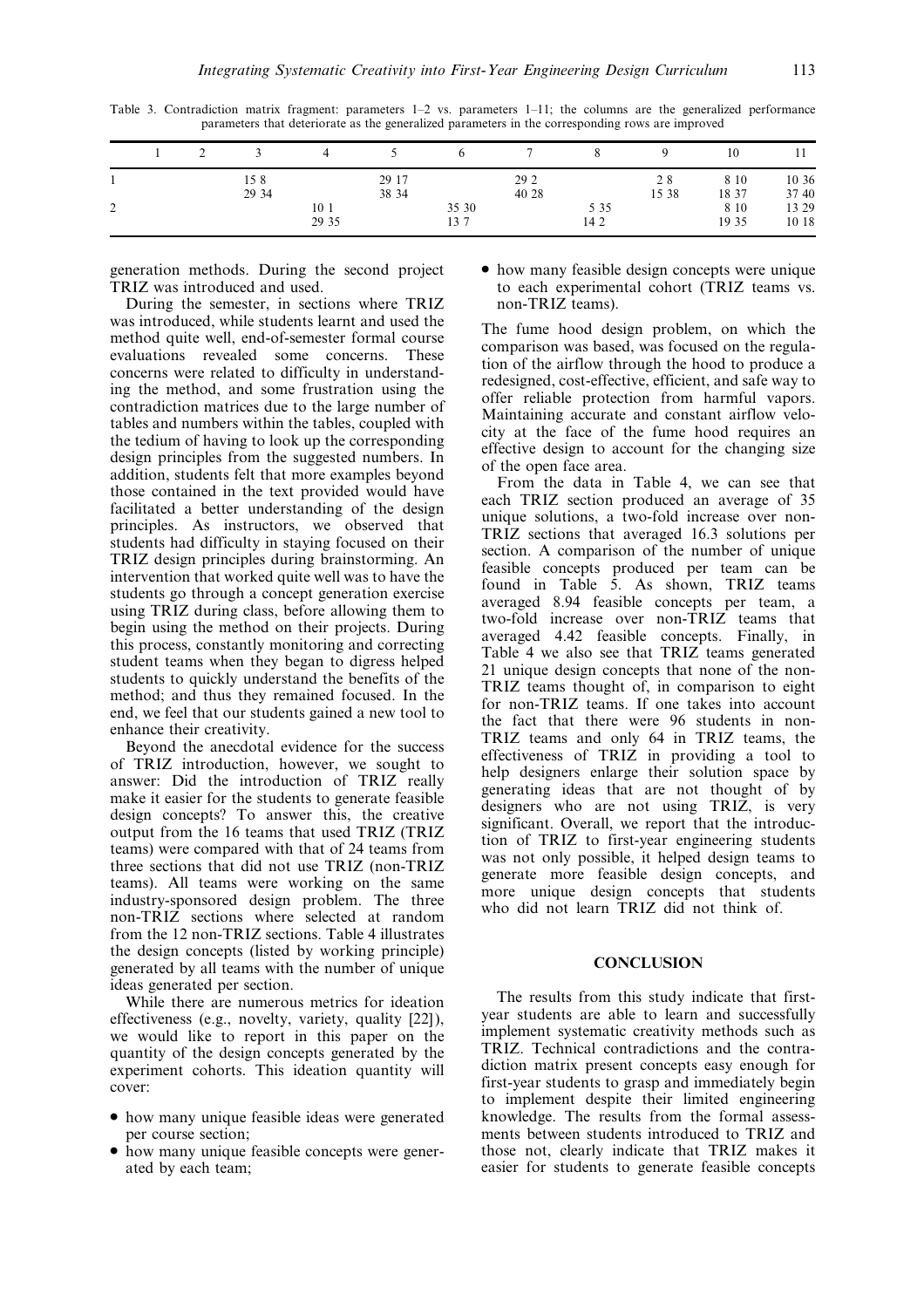|                                         | # Groups in Each Section using a Particular Concept |          |      |          |           |  |  |
|-----------------------------------------|-----------------------------------------------------|----------|------|----------|-----------|--|--|
| Concepts                                | 1                                                   | 2        | з    | 4 (TRIZ) | 5(TRIZ)   |  |  |
| Pressure transducers to measure, AP     | ***                                                 |          |      | ****     | ****      |  |  |
| Measure sash position with lasers       | *****                                               | $\cdots$ | ***  | *******  | *****     |  |  |
| Use of magnetic field                   |                                                     | **       | **   | ***      |           |  |  |
| Wire/cable wound around roller          |                                                     |          | **   | **       |           |  |  |
| Strain guage                            |                                                     |          | **** |          |           |  |  |
| Mechanical arm                          |                                                     |          |      |          |           |  |  |
| Rack and pinion                         |                                                     | ж        | ***  | **       | ×         |  |  |
| Ultrasonic sensor                       | ***                                                 | *****    |      | ***      |           |  |  |
| Torque about and axis                   |                                                     |          |      |          |           |  |  |
| Discrete electrical switches            | ***                                                 |          | 8.8  | ***      | ****      |  |  |
| Track ball/mouse ball                   |                                                     |          | ٠    |          |           |  |  |
| Optical mouse                           |                                                     |          | ٠    |          |           |  |  |
| Multiple sash doors                     |                                                     |          |      |          |           |  |  |
| Camera                                  |                                                     |          |      |          |           |  |  |
| Manual speed adjusment                  |                                                     |          |      | **       | **        |  |  |
| Pin wheel/Rotary sensors                |                                                     |          |      |          |           |  |  |
| Hydraulics                              |                                                     |          |      |          |           |  |  |
| Variable input fan                      |                                                     |          |      |          |           |  |  |
| Resitive strip                          | ***                                                 |          |      |          | ***       |  |  |
| Drag element                            |                                                     |          |      |          |           |  |  |
| Bar code scanner                        |                                                     |          |      |          |           |  |  |
| Reconfigurable fan blade size           |                                                     |          |      |          |           |  |  |
|                                         |                                                     |          |      |          |           |  |  |
| Accelerometer/Mation sensor<br>Infrared |                                                     | *****    |      | **       |           |  |  |
|                                         |                                                     |          |      |          |           |  |  |
| Measure evaporation (air velocity)      | *******                                             | ******   |      | ****     | ****      |  |  |
| Anenometer (air velocity)               | ***                                                 |          |      | **       | *****     |  |  |
| Pitot-Static tubes (air velocity)       | ٠                                                   |          |      |          | ×         |  |  |
| Laser doppler (air velocity)            |                                                     |          |      | ×        | ×         |  |  |
| Venturi (air velocity)                  |                                                     |          |      |          | ٠         |  |  |
| Vibration of string across entrance     |                                                     |          |      |          |           |  |  |
| (air velocity)                          | ****                                                |          |      | $+ 1$    |           |  |  |
| Propeller to measure air velocity       |                                                     |          |      |          | $+1$      |  |  |
| Airflow through fixed opening           |                                                     |          |      |          |           |  |  |
| Telescoping button                      |                                                     |          |      |          |           |  |  |
| Series of optical sensors               | . .                                                 |          |      |          |           |  |  |
| Automated sash (like car window)        |                                                     |          |      |          | . .       |  |  |
| Pulleys and belts                       |                                                     | **       |      |          |           |  |  |
| Multiple fans                           |                                                     |          | **   | ******   |           |  |  |
| Multiple ducts                          |                                                     |          |      | ***      |           |  |  |
| Compressed air                          |                                                     |          |      |          |           |  |  |
| Thermistors                             |                                                     |          |      |          |           |  |  |
| Fume hood material neutralizes          |                                                     |          |      |          |           |  |  |
| bad gases                               |                                                     |          |      |          |           |  |  |
| Phase change bad gases                  |                                                     |          |      |          |           |  |  |
| Audio sensor                            |                                                     |          |      |          | 88        |  |  |
| Segment sash                            |                                                     |          |      |          |           |  |  |
| Hand holes                              |                                                     |          |      |          |           |  |  |
| Nested chamber                          |                                                     |          |      | ٠        | **        |  |  |
| Nested doors                            |                                                     |          |      |          | **        |  |  |
| Resistor pads                           |                                                     |          |      |          | ***       |  |  |
| GPS sensors                             |                                                     |          |      |          | * *       |  |  |
| Measure exhaust fan velocity            |                                                     |          |      |          | ۰         |  |  |
| Solar power for exhaust fan             |                                                     |          |      | **       |           |  |  |
| Wind power for exhaust fan              |                                                     |          |      |          |           |  |  |
| Potetiometer (on Sash) directly         |                                                     |          |      | $\cdots$ | ٠         |  |  |
| changing exhaust fan speed              |                                                     |          |      |          |           |  |  |
| Flapper valve                           |                                                     |          |      | **       | $\bullet$ |  |  |
| Number Unique Ideas                     | 14                                                  | 15       | 20   | 34       | 36        |  |  |

Table 4. Comparison of feasible concepts generated by teams in each section

| Table 5. Number of feasible concepts for each team in all sections |  |
|--------------------------------------------------------------------|--|
|--------------------------------------------------------------------|--|

| Team Number | Section 3 | Section 4 | Section 5 | Section 10 | Section 12 |
|-------------|-----------|-----------|-----------|------------|------------|
|             |           |           |           |            |            |
|             |           |           |           |            |            |
|             |           |           |           |            |            |
| 4           |           |           |           |            |            |
|             |           |           |           |            |            |
| o           |           |           |           |            |            |
|             |           |           |           |            | ю          |
|             |           |           |           |            |            |
| Average     | 4.88      | 3.75      | 4.63      | 8.38       | 9.50       |